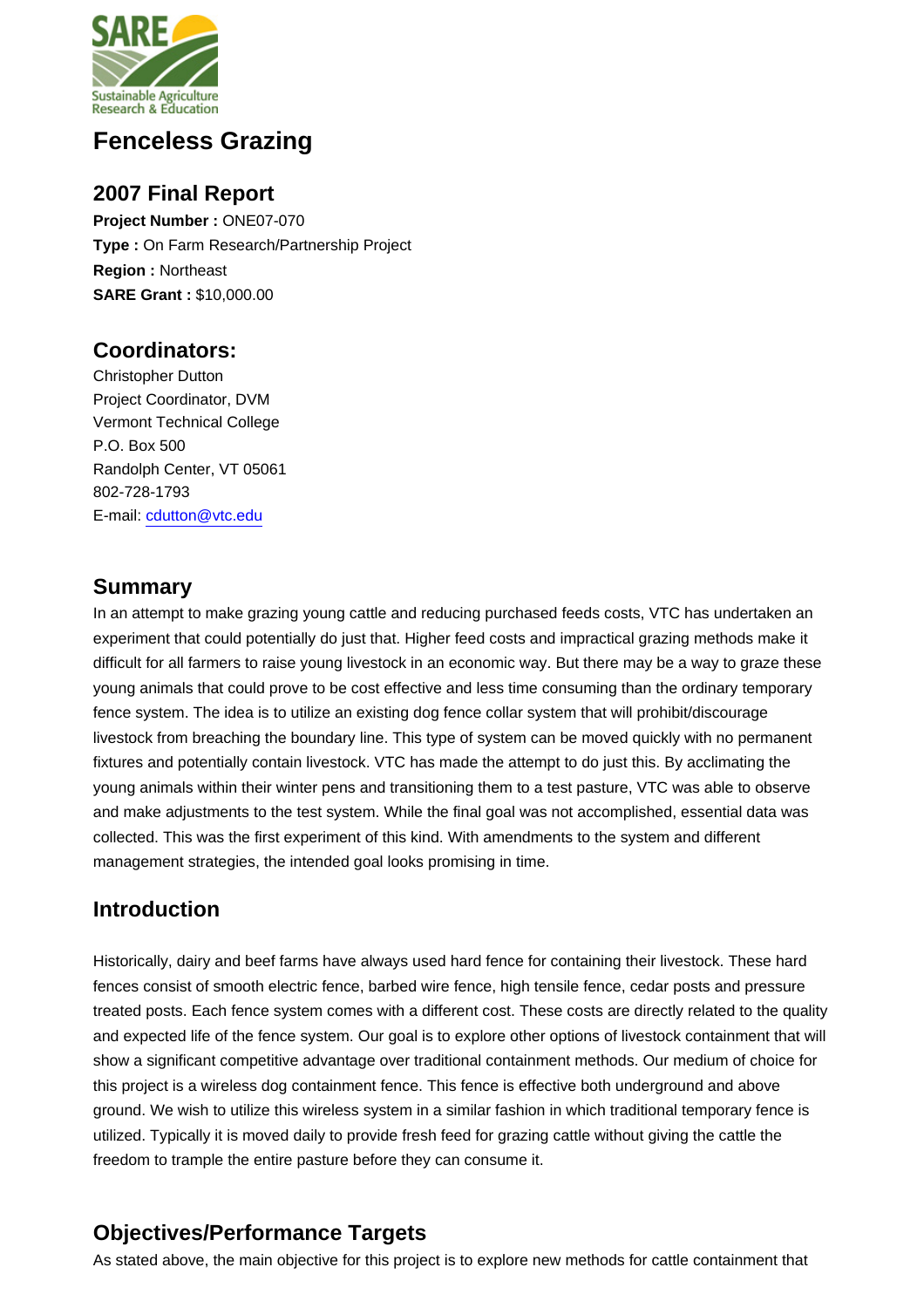shows a competitive advantage over traditional containment methods. The subjects to be trained were four to five month old Holstein heifers. These heifers were to be acclimated to the wireless system within their winter pens. From there, a new perimeter fence was established around the test pasture to form a large paddock. Once the young heifers had been acclimated to the wireless system they were moved to the test pasture where the wireless fence system was also moved. Nine heifers were chosen to be fitted with shock collars and to be observed on the test pasture. Observations consisted of reactions in relation to the wireless system in the test pasture in comparison to reactions during the acclimation faze within their winter pens. The final goal by the end of the test period was for these nine heifers to be contained by the wireless fence system with no other assistance by traditional containment methods..

#### **Materials and Methods**

VTC currently utilizes a large hoop building for housing calves in the winter time. In this hoop building there are nine pens in which two to three calves per pen, depending on age and size of heifers, are housed. The pens were fitted with the wireless fence system around the back sides of the pens and along the gates which separate the pens. The original wireless system was altered by replacing the original coated 14 gauge wire with electric horse fence. The purpose for this alteration was to maintain the integrity of the test system while also offering a visual aid for the young heifers to establish boundaries. It was important that the system never crossed the area of the manger as this would provoke a negative response from the animals and would prevent them from eating or drinking. Unfortunately the horse fence was not a suitable replacement for the original coated wire. It choked the frequency so the system could not function properly. Another draw back was that when the bare wire weaved through the horse fence was coated with manure, it was completely ineffective. When the original 14 gauge coated wire was put into place, there was an immediate response from the subject heifers fitted with the collars. The frequency was stronger and the warning beep sounded at a greater distance away from the coated wire than it did from the electric horse fence. In fact, the frequency was so great and the beep sounded at such a great distance that even at the lowest settings, the roughly 20' x 20' calf pens were too small to acclimate the calves to the wireless system.

The next step to move forward was to move the test subjects outside to the test pasture. The calves were given a water tub and the wireless system was put in place. Initial observations were promising. But the calves had quickly, in a day's time, eaten down and trampled the small wireless containment section and began to get restless. The older calves soon became acclimated to the warning beep from the collars and learned to ignore it. They also began exploring their boundaries more intensely and figured out that if they could make it across the designated boundary line quickly, they would only receive minimal shock time before getting far enough away from the system when it would stop shocking and beeping them. This posed significant issues because while part of the traditional boundary fence was made up of high tensile fence, other parts were comprised of nothing more than electric horse tape which offered no real physical resistance to the animals and they were able to breach the traditional boundary fence in certain areas. Unfortunately, the boundary fence, or lack there of, was never resolved so as animals escaped from the wireless system, they also received no resistance from the boundary fence as either.

In an attempt to manage the escaping heifers, the wireless system had to be treated much like a temp fence system. This meant that the wireless system boundary had to be moved out every day at the same time offering the test subjects a set schedule as well as fresh grazing ground every day. This seemed to be a viable management solution to the problem. That was until the heifers became more comfortable with the system. As the test subjects became more acclimated to the system, they found new ways of manipulating it. In an attempt to learn the new boundaries that were changed daily, the larger heifers used the smaller heifers as boundary testers. They would push the smaller heifers toward the wireless boundary until the younger animals collar would beep. This was alright because the animals were able to locate boundaries quickly and effectively. But once the boundaries were located, a select few of the test subjects began to